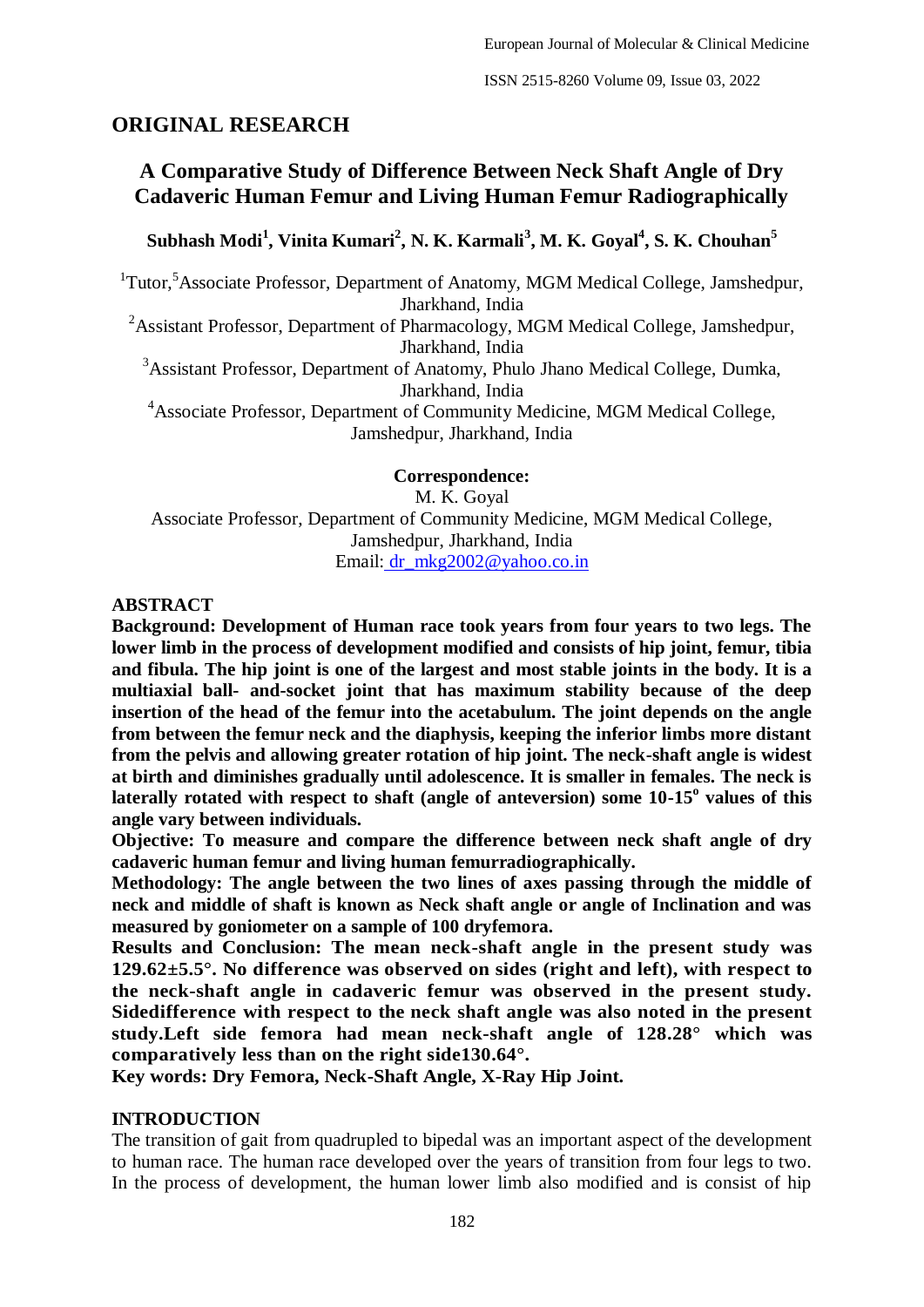joint, femur, tibia and fibula. The neck – shaft angle of femur is defined as the angle form by neck axis and long axis of the shaft offemur.

It is also named as neck-shaft angle (NSA), angle of neck of femur, angle of inclination, collo-diaphyseal angle, cervico-diaphyseal angle and caputcollum-diaphyseal angle. The angle is wide in infancy and childhood and decreases with age; the neck shaft angle shows wide variation with relation to gender, smaller in female due to wide pelvis. There is also a racial difference in angle due to morphology of neck and shaft offemur.

In bipeds, the hips have a great responsibility of transmitting the ground reaction against the body weight while at the same time preserving mobility. To mechanically accommodate this postural change the head and neck of femur undergo angulation and rotation locomotion from the very beginning. The proximal femur in the human is subjected to large variety and magnitude of force during day to day activities.

The hip joint is one of the largest and most stable joints in the body. It is a multiaxial balland-socket joint that has maximum stability because of the deep insertion of the head of the

femur into the acetabulum. The joint depends on the angle from between the femur neck and the diaphysis, keeping the inferior limbs more distant from the pelvis and allowing greater rotation of hip joint.

The neck about 5cm long, narrowest in its mid part and widest laterally and connect the head to the shaft at an average angle of  $135^\circ$  (called angle of inclination or neck-shaft angle) this facilitates movement at the hip joint, enabling the limb swing clear of the pelvis.

The neck-shaft angle is widest at birth and diminishes gradually until adolescence. It is smaller in females. The neck is laterally rotated with respect to shaft (angle of anteversion) some  $10-15^\circ$  values of this angle vary between individual (Eckhoff 1994).<sup>1</sup>

Neck has two surfaces

- 1. Anterior surface of neck is flat. It meets with the shaft at inter trochanteric line and it is entirelyintracapsular.<sup>2</sup>
- 2. Posterior surface is convex above downward and concave from side to side. It meets the shaft at intertrochanteric crest. Only its medial half inintracapsular.<sup>2</sup>

The head and neck of femur undergo angulation and rotation from the very beginning to accommodate this postural change mechanically.

The length of femur and stature are of forensic and anthropological significance. Bone markers such as the head and neck of femur can be used in determining femoral length when only a fragment of proximal femur is available.

The availability of geometrical data describing the proximal femur allows guidelines to be developed for the functional dimensions of femoral component. These anatomic data also allow assessment of the match between the shape of the existing components and the proximalfemur.

Awareness of the anatomic differences between genders for acetabular anteversion angle and neck-shaft angle may help to reduce the relatively higher incidence of dislocation in females and may lead to different implant design for male and female patients

It is important to know the normal acetabular and femoral anteversion angle for proper implant positioning and to prevent dislocation in total hip arthroplasty

Knowledge of normal asymmetry of right & left neck shaft angle of femur may be of great value in evaluation of patient with known or assumed pathological condition and in correctional osteotomies in case of femoral fracture.

The neck shaft – angle can be estimated from a proximal femoral fragment and the required size of the length of the neck can be determined to design prostheses for the restoration of normal neck shaft angle.

Considering the above factors, the present study was undertaken to measure the neck- shaft angle of femur in adult human cadaveric bones and radiologically for better understanding of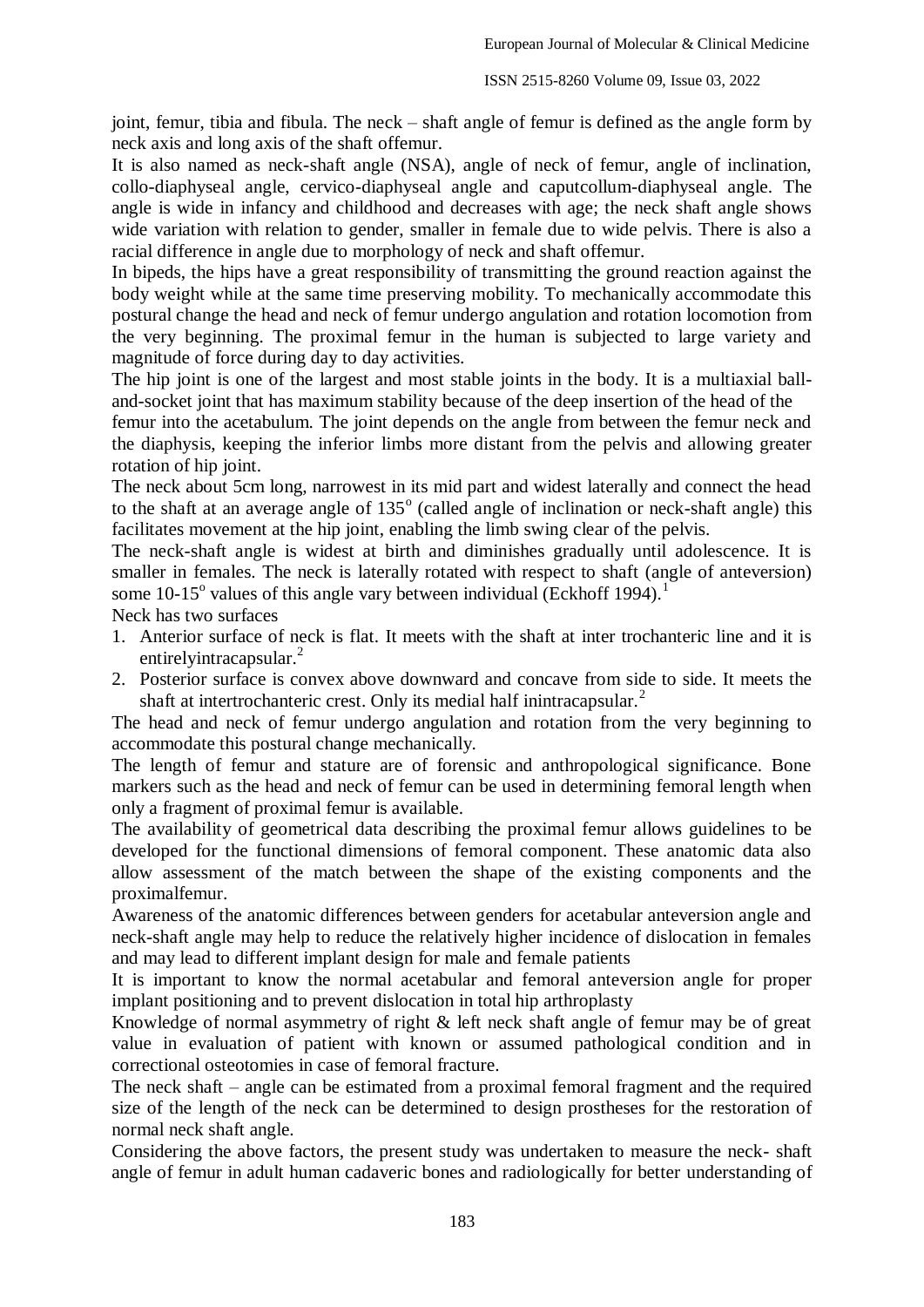the proximal end if femur.

## **NECK-SHAFT ANGLE**

The femoral neck-shaft angle or the angle of inclination is the obtuse angle formed by the intersection of the femoral shaft axis with the femoral neck axis. The angleof inclination allows greater mobility of the femur at the hip joint because it places the head and neck more perpendicular to the acetabulum in the neutral position. The angle of inclination also allows the obliquity of the femur within the thigh, which permits the knees to be adjacent and inferior to the trunk. All of this is advantageous for bipedalwalking.

The torsion angle or angle of declination is between the long axis of the superior end of the femur (head and neck) and the transverse axis of the inferior end (femoralcondyles).

The angleof inclination combined withthe torsion angle, allows rotatory movements of the femoral head within the obliquely placed acetabulum to convertinto flexion and extension, abduction and adduction and rotational movements of thethigh.

Average neck-shaft angle is 135° in adults and ranges from 125°-140°. The neckshaft angle is widest at birth and diminishes gradually until adolescence. It is smaller in females. In the child the pelvis is narrow before the bladder descends into the pelvis, so the neck and shaft of femur are nearly in line with each other. As the pelvis widens the neck becomes more horizontal and the angle between neck and shaft becomessmaller.

In the adult the neck shaft angle varies from 120 to 140°. A decrease in the neckshaft angle is known as coxa-vera, while if the angle is over 140° it is known as coxavalga.<sup>3</sup>

## **MEASUREMENT OF NECK SHAFT ANGLE HUMAN DRY FEMUR BONE**

Anatomically, the neck-shaft angle can be measured by different methods like

- Directly on the bone
- Sharp shadowtracing
- AnthropometricmeasurementsusingMartin'sDioptrograph,Ried'sosteometricboar d.

The neck-shaft angle can be measured by drawing femoral neck axis and femoralshaftaxis.

Axis of the head and neck, femoral neck axis is a line drawn from the centre of the head through the centre of the narrowest portion of the neck.

Axis of the shaft or diaphysis, femoral shaft axis is a vertical line drawn through the

centre (medio-lateral) of the shaft. The neck-shaft angle can be assessed by the intersection of the above axes and is measured by using protractor or goniometer.

**Radiologically** the neck-shaft angle can be measured on the obtained anteroposterior radiographs of hip, pelvis or cadaveric bones. The two lines are drawn through and parallel to the mid axis of the femoral shaft and femoral neck. Theanglesubtendedisthenmeasuredbyusingprotractororgoniometer.

Radiologically the neck-shaft angle is about  $125 - 135^{\circ}$ .

The normal neck-shaft can also measure by other methods like

- Trignometric fluoroscopicmethod
- Biplanar radiographicmethod
- Dual X-ray scanabsorptiometry
- $\bullet$  CTscan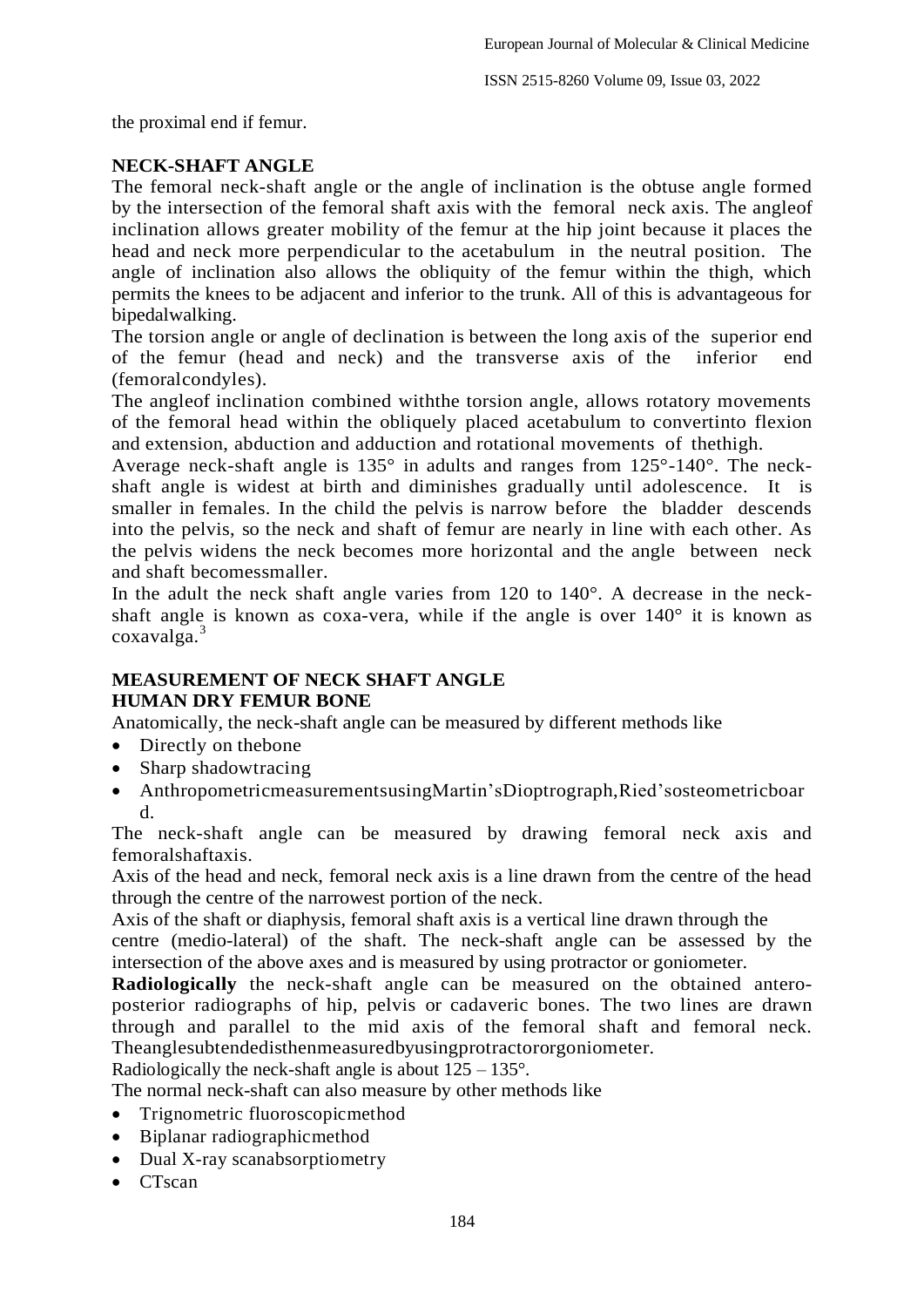• Three-dimensional radiographic methodetc.

## **OBJECTIVE**

To measure and compare the difference between neck shaft angle of dry cadaveric human femur and living human femur radiographically.

### **METHODOLGY**

100 adult dry human cadaveric femurs were taken as study material from the Department of Anatomy, M.G.M Medical College, Jamshedpur, Jharkhand.

- a) **Neck-shaft angle of femur –** The angle between the two lines of axes passing through the middle of neck and middle of shaft is known as Neck shaft angle or angle of Inclination and was measured bygoniometer.
- b) **Exclusion Criteria**  Bones with visible previous procedures like bone fixation, or with deformities or immature bones wereexcluded.

**X-Ray Images of Pelvis AP** - 25 X-ray plates of living femur (Hip joint in Antero-posterior view) was taken from the patients attending the Radiology department of M.G.M. Medical College and Hospital, Jamshedpur, Jharkhand.

**Exclusion Criteria**- the AP radiographs of the pelvis included in this study were from skeletally mature patients who did not present osteoarthrosis, fracture or femoral infectious lesions. In case female pregnancy is also excluded.

#### **OBSERVATIONS**

In the present study 100 dry femurs and 25 X-rays of Hip joint (AP view) were studied for neck-shaft angle, neck length and neck width. Out of 100 cadaveric femora 44 were ofright(44%)sideand56ofleftside(56%).Genderwisedifferentiationwasnotdone

in cadaveric femora so the data analysis for gender in X-rays was also not done. The data were observed separately for cadaveric femora, as a group and also on different sides (Right and Left) and similarly in x-ray as a group and side wise. The observed data were also compared among the group and on sidewise.

# **NECK-SHAFT ANGLE**

# **CADAVERIC**

The mean neck-shaft angle in both sides (including right and left) was  $129.62 \pm 5.5^{\circ}$ with a range of 119°-141°. The neck shaft angle between right and left side was also calculated and mean of neck shaft angle on right side was observed  $130.64 \pm 5.8$ ° with a range of119°-141, whilein the left side the mean was 128.28±5.3° with a range from119°-141°.

Statistical data analysis was done and there was no significant difference observed between the neck-shaft angle of right and left side of cadaveric femurs (p=0.10).

# **X-RAY**

The neck-shaft angle in X-rays ranged from 118-138° with a mean of 129.5 $\pm$ 5.0°.

Statistical data analysis was done and there was no significant difference observed between the neck-shaft angle of right and left side femur in x-rays  $(p=0.91)$ .

# **COMPARISON OF FEMORAL NECK SHAFT ANGLE BETWEEN CADAVERIC FEMORA AND X- RAYS**

Femoral neck shaft angle in the range between  $125^{\circ}$  to  $\langle 130^{\circ}$  was observed maximally in both the groups and there was no statistically significant difference observed between theneck-shaft angle of cadaveric femora and radiographs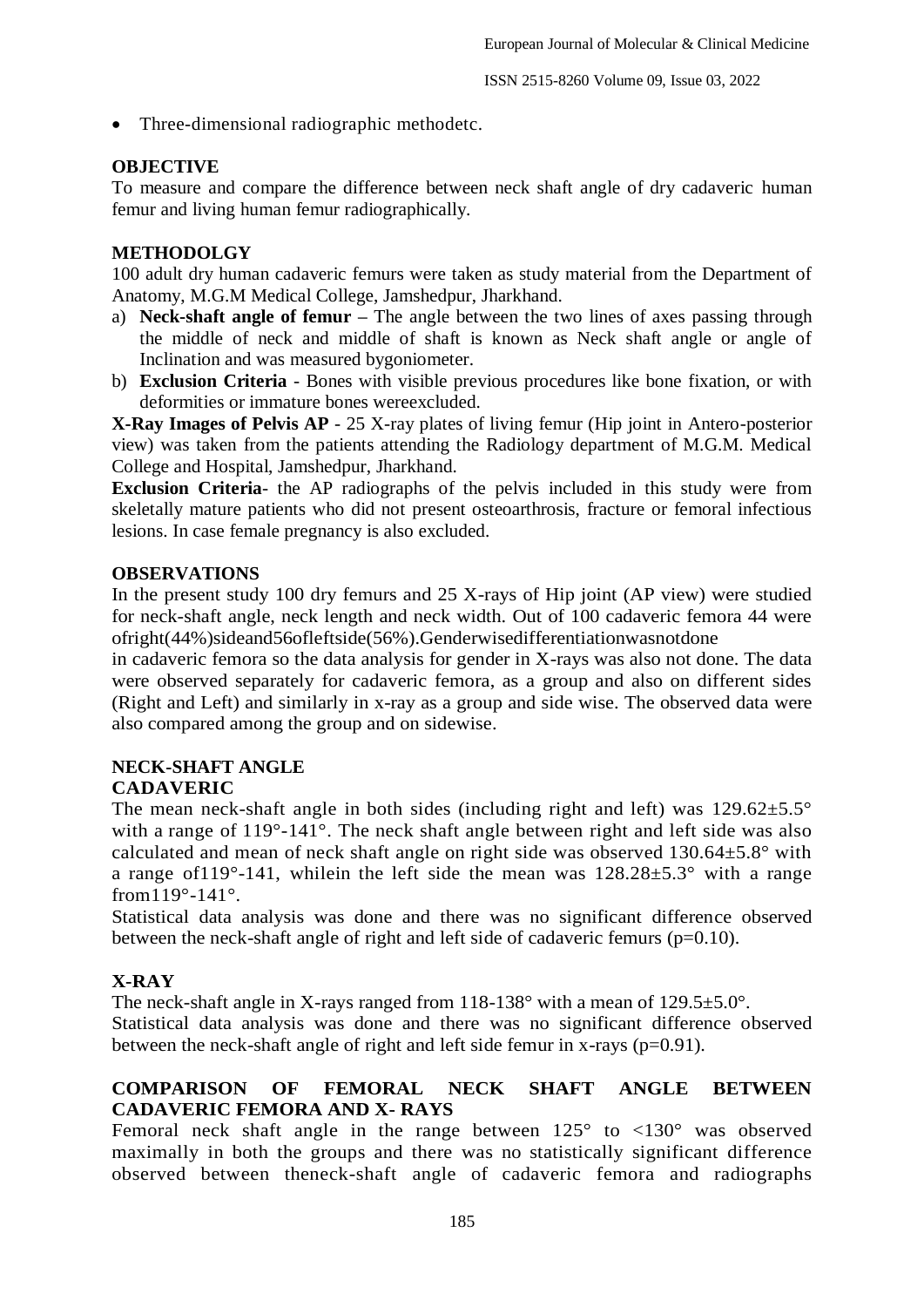$(p=0.94)$ .

## **COMPARISON OF FEMORAL NECK SHAFT WIDTH BETWEEN CADAVERIC FEMORA AND X- RAYS**

In cadaveric dry femora, half (50%) of the femoral neck width was in the range between 30 mm to <35 mm whereas in the x-rays the neck width was maximally observed in the range between 25 to  $\langle 30 \rangle$  mm. Despite the difference in the width,there was no statistically significant difference observed between the femoral neck length of cadaveric femora and radiographs (p=0.87).

|                | Observed Data (100) Femoral Neck Shaft Angle in dry femora (in degrees) |  |
|----------------|-------------------------------------------------------------------------|--|
| <b>Minimum</b> |                                                                         |  |
| <b>Maximum</b> | 141                                                                     |  |
| $Mean \pm S.D$ | $129.62 \pm 5.5^{\circ}$                                                |  |

## **Table 1: Femoral Neck Shaft Angle in Dry Femora**



## **Graph 1: Femoral Neck Shaft Angle in cadaveric femora**

|  | Table 2: Femoral Neck Shaft Angle in Dry Femora (Side-wise) |  |  |
|--|-------------------------------------------------------------|--|--|
|  |                                                             |  |  |

|                | Observed Data (100) Femoral Neck Shaft Angle in dry femora (in degrees) |                         |  |
|----------------|-------------------------------------------------------------------------|-------------------------|--|
|                | Right $(n=44)$                                                          | Left $(n=56)$           |  |
| <b>Minimum</b> | 19                                                                      | 119                     |  |
| <b>Maximum</b> | 141                                                                     | 141                     |  |
| $Mean \pm S.D$ | $130.6 \pm 5.8^{\circ}$                                                 | $128.3 \pm 5.3^{\circ}$ |  |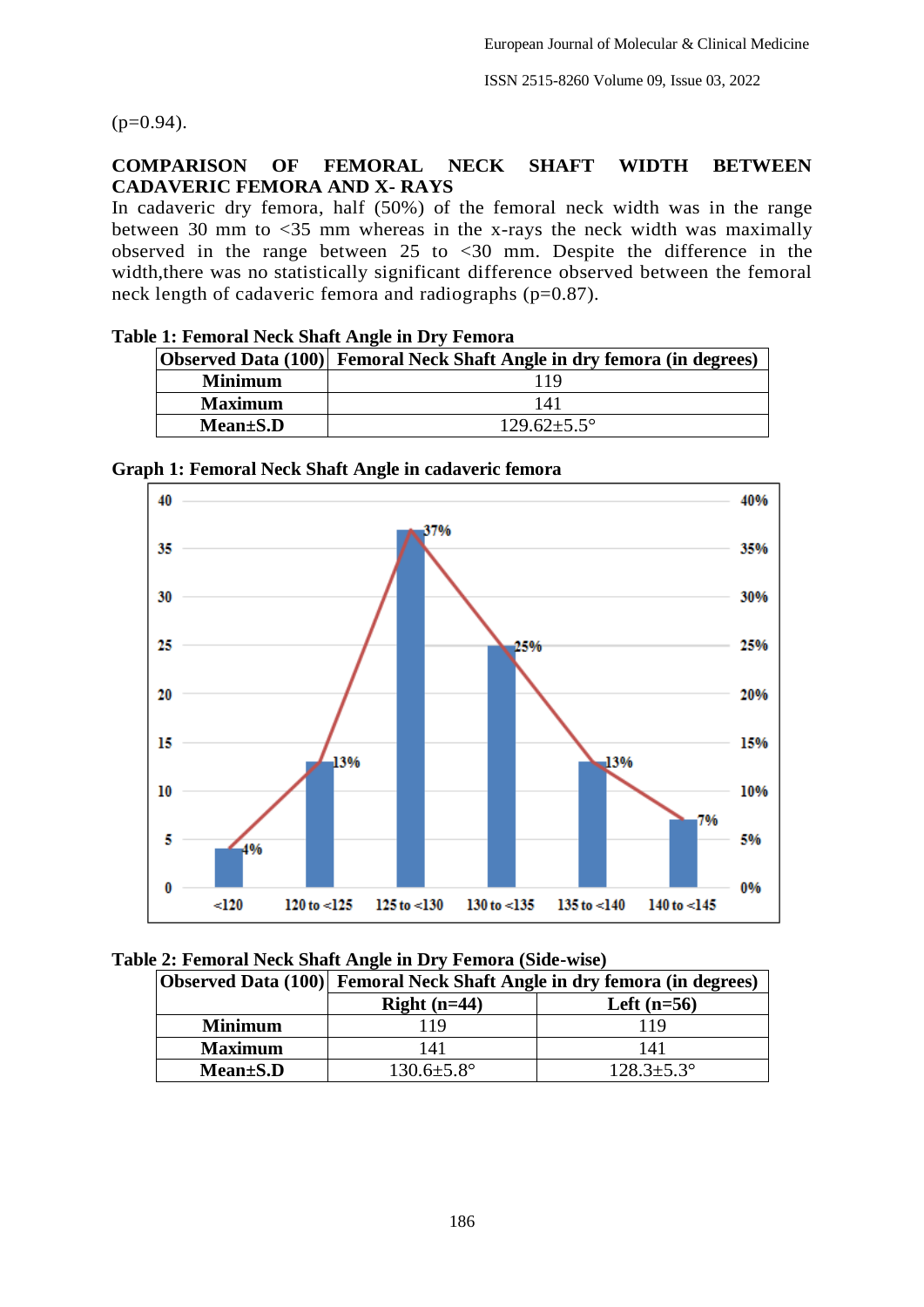| e 3: Femoral Neck Shait Angle in X-rays (Inclusive of Both Side) |                                                                           |  |  |
|------------------------------------------------------------------|---------------------------------------------------------------------------|--|--|
|                                                                  | <b>Observed Data (50) Femoral Neck Shaft Angle in X-rays (in degrees)</b> |  |  |
| <b>Minimum</b>                                                   | $118^\circ$                                                               |  |  |
| <b>Maximum</b>                                                   | $138^\circ$                                                               |  |  |
| $Mean \pm S.D$                                                   | $129.5 + 5.0^{\circ}$                                                     |  |  |

Table 3: F

#### **Graph 2: Femoral Neck Shaft Angle in X-rays**



| <b>Observed Data (50)</b> | <b>Femoral Neck Shaft Angle in X-rays (in degrees)</b> |                         |  |
|---------------------------|--------------------------------------------------------|-------------------------|--|
|                           | Right $(n=25)$                                         | Left $(n=25)$           |  |
| <b>Minimum</b>            | 118                                                    | 119                     |  |
| <b>Maximum</b>            | 138                                                    | 138                     |  |
| $Mean \pm S.D$            | $129.5 \pm 5.2^{\circ}$                                | $129.5 \pm 4.8^{\circ}$ |  |

#### **DISCUSSION**

The femoral neck angle decreases with age. It has been described in classical literature that the angle of the femoral neck is measured approximately about 150° in infants; decreases to  $140^\circ$  in youngsters; and  $125^\circ$  in adults; and further decreases to approximately 120° in the elderly. The reduction of this angle follows a remodelling of the lower limbs that change from the "varus" position in thenewborn to the "valgus" position in theadult.

Comparative analysis of femur neck-shaft angle between cadaveric and radiographically was done along with the analysis on right and left side of dry femurs. Results of the present study were compared to the values described in classicliterature.

The mean neck-shaft angle in the present study was  $129.62 \pm 5.5^{\circ}$ , which was higherthan earlier Indian studies of Issac<sup>4</sup>1997 and D Ravichandran 2011 with mean neck- shaft angle of  $126.70^{\circ}$  and  $126.55^{\circ}$ respectively.

No difference was observed on sides (right and left), with respect to the neck-shaft angle in cadaveric femur was observed in the present study. Side difference with